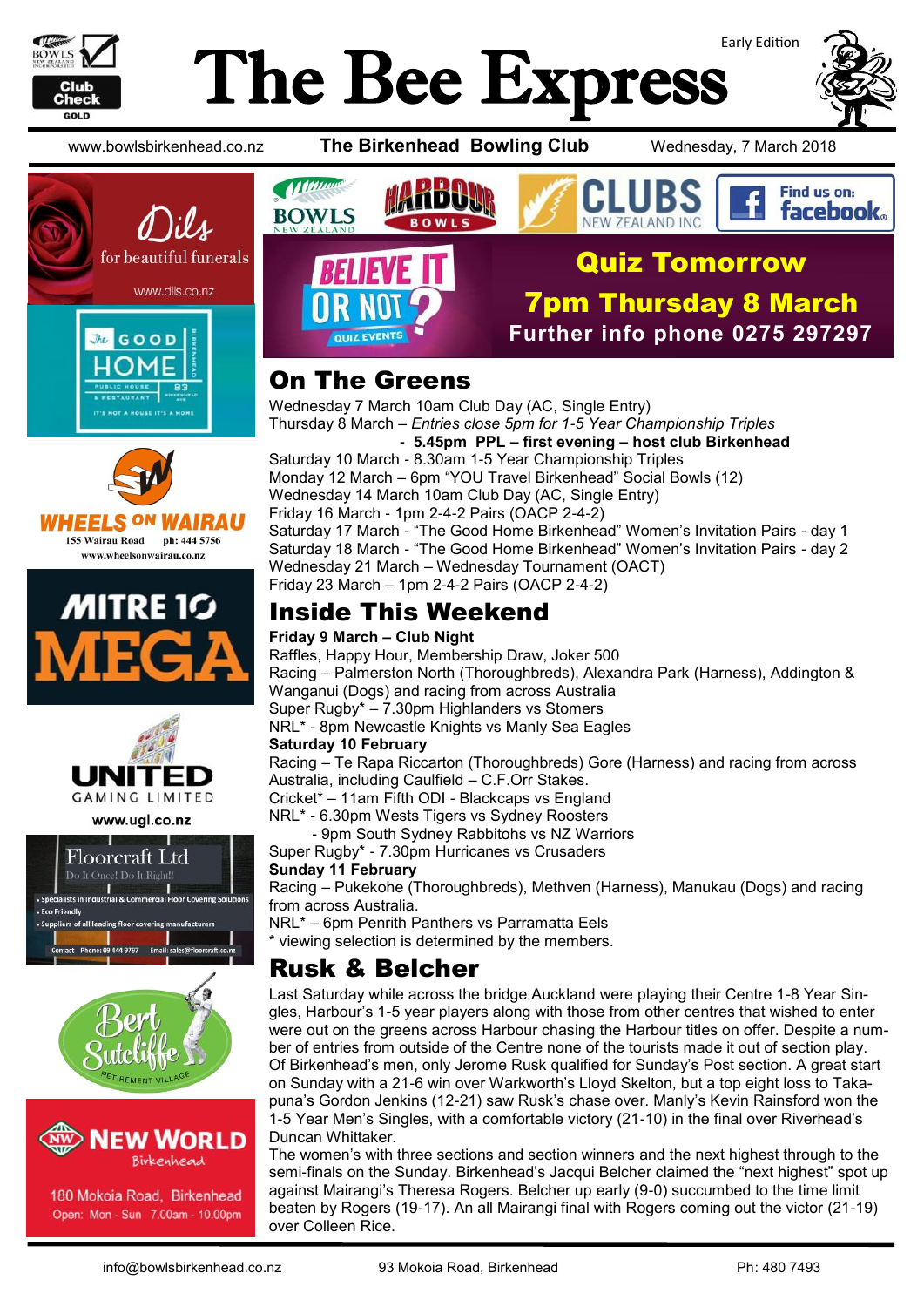www.bowlsbirkenhead.co.nz **The Birkenhead Bowling Club** Wednesday, 7 March 2018







Recreation Drive PH: 418 2424

N C.O.

# **SKY SURVIVOR STARTS TOMORROW ROUND 1 PICKS IN BY 6.30PM THURSDAY 8 MARCH**

## Sky Survivor Round 1 This Weekend

Pick one winning team\* each week to stay alive. Round 1 commences Thursday 8 March. Sky Survivor picking slips available next to the Sky Survivor Chart. Round 1 picks must be in the box at the bar by 6.30pm Thursday 8 March. Entry money (\$20) paid to John Hindmarch.

\* terms and conditions apply

# PPL Thursday at Birkenhead

Bowls North Harbour Power Play Pairs League (PPL)

This is a new initiative by Bowls North Harbour and have allocated \$4,000 to this event, of which \$2,000 prize money will be allocated to clubs and players. The emphasis is a fast format game played in the evening.

All Clubs have been invited to enter a team to represent their club in the Twilight Power Play Pairs League. Bowls North Harbour envisage the teams to consist of the club's best players for this inaugural tournament, but it is entirely up to the individual club to decide. Birkenhead will host our Zone Four on the opening night.

ZONE FOUR – Birkenhead, Beach Haven, Northcote, Glenfield, Sunnybrae 8th March Host Club Birkenhead 15th March Host Club – Beach Haven 22nd March Host Club – Glenfield 29th March Host Club – Sunnybrae Further information regarding Finals Day will come from the Centre.

# Seafood Tournament (OACF)

Saturday 7 and Sunday 8 April are two days that should not be missed in your bowling calendar. Two days of Open Any Combination Fours competition, seafood morning tea and seafood lunch provided each day, over \$3,000 in seafood prizes. For the food alone this is a bowling tournament not to be missed. Tournament partner Wheels on Wairau. Enter on the white board in the club or ring Sandy.

# Regional Pathways Play Offs

From 11th-15th March, Onerahi Bowling Club & Bowls Northland host the Regional Pathways play offs. The winners from Region One will play at Browns Bay Bowling Club 17- 27th April in the National Finals.

Good Bowling to the following Birkenhead Centre title winners competing. Sunday 11<sup>th</sup> March – 2-4-2 Mixed Pairs – Birkenhead, Tony Grantham & Trish Croot.

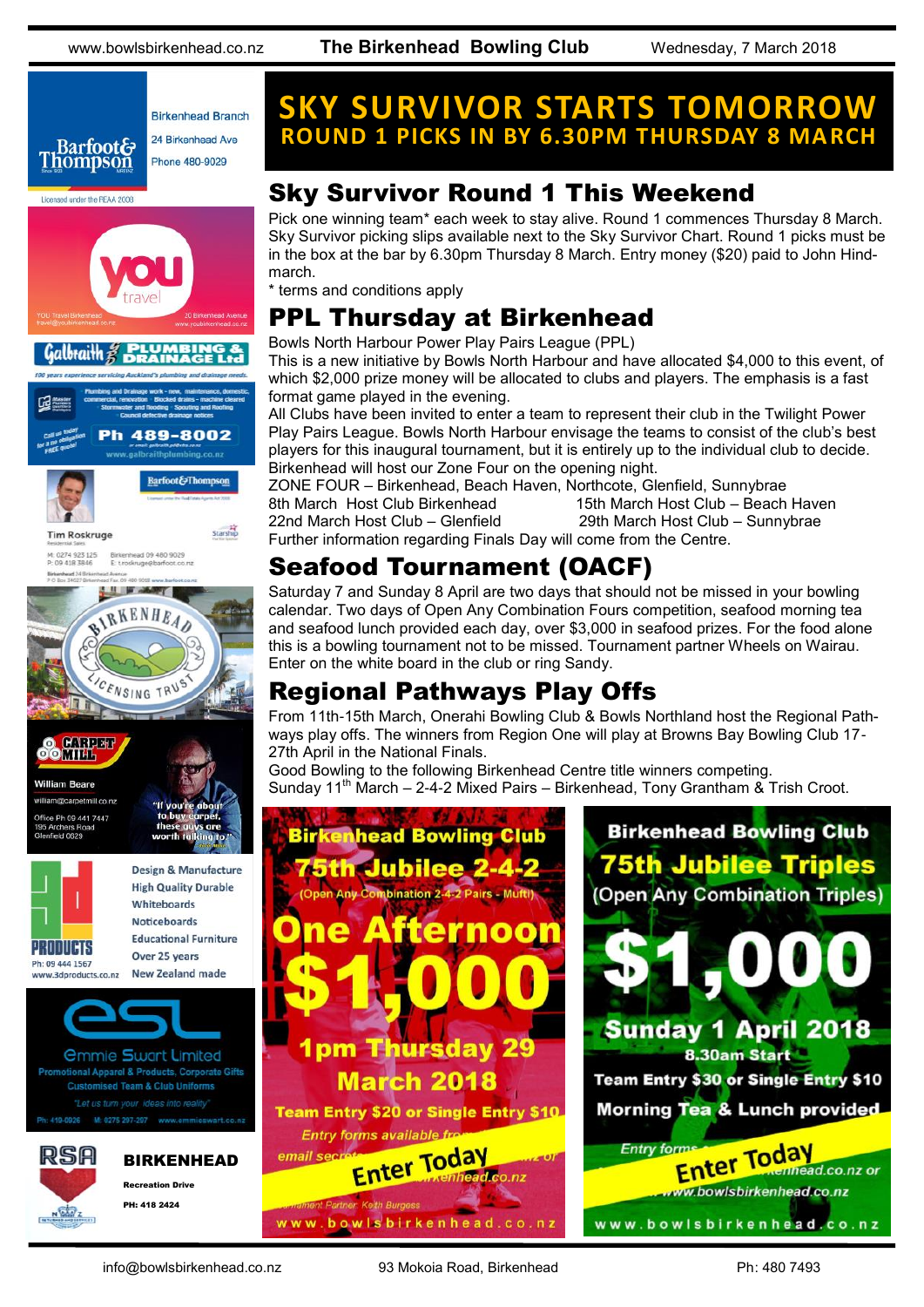www.bowlsbirkenhead.co.nz **The Birkenhead Bowling Club** Wednesday, 7 March 2018





180 Mokoia Road, Birkenhead Open: Mon - Sun 7.00am - 10.00pm







# BIRKENHEAD

**Birkenhead Branch** 

24 Birkenhead Ave

Recreation Drive PH: 418 2424



## Jubilee - Easter **Thursday 29 March**

**\$1,000\* Jubilee 2-4-2 Pairs (Open Any Combination Pairs - mufti half day)** - Team & Single Entry available

**70s v 80s -** The annual 70s v 80s challenge.

**Jubilee Meet & Greet** - Official welcome - free **Jubilee Quiz Night** - 7.30pm start

## **Friday 30 March**

**\$5,000\* Jubilee Classic (OACF playing fours & pairs)** - day 1 of 2 - Team & Single Entry available

**Club Night** - All welcome *Note: A ticket to "The Love Jones" is required by all those in the club after 7pm*

**The Love Jones** – Ticket required

2018

**Birkenhead Bowling Club** 

**75th Jubilee** 

**Gala Black Tie Dinner** 

**Sunday 1 April 6pm Seated** 

An evening inclusive of dinner, speeches and then dance the night away to The Mermaids Dance Band<br>Dress: Black Tie

\$65 per Ticket

75th Jubilee Platinum Partne **Barfoot&Thompson** 

**Birkenhead** 



**Infament Partners: Dorreen & Preston** 

### www.bowlsbirkenhead.co.nz

## **Saturday 31 March**

**\$5,000\* Jubilee Classic (OACF playing fours & pairs)** - day 1 of 2 - Team & Single Entry available

## **Sunday 1 April**

**\$1,000\* Jubilee Triples (OACT)** - Team & Single Entry available

#### **75th Jubilee Gala Dinner & Dance** - Ticket required

*Note: Those intending to play in the Jubilee Triples on Sunday and attend the Dinner will be able to do so with ease as the Triples will be all over, including prize-giving, by 3pm. The Gala Dinner gets underway at 6pm.*

#### **Available Now, from the Bar Monday 2 April**

 $\bullet$ 

**\$600\* Jubilee Social Bowls Afternoon** - Team & Single Entry available

**End of Celebrations BBQ -** Ticket required for BBQ, entry to Club free.











info@bowlsbirkenhead.co.nz 93 Mokoia Road, Birkenhead Ph: 480 7493